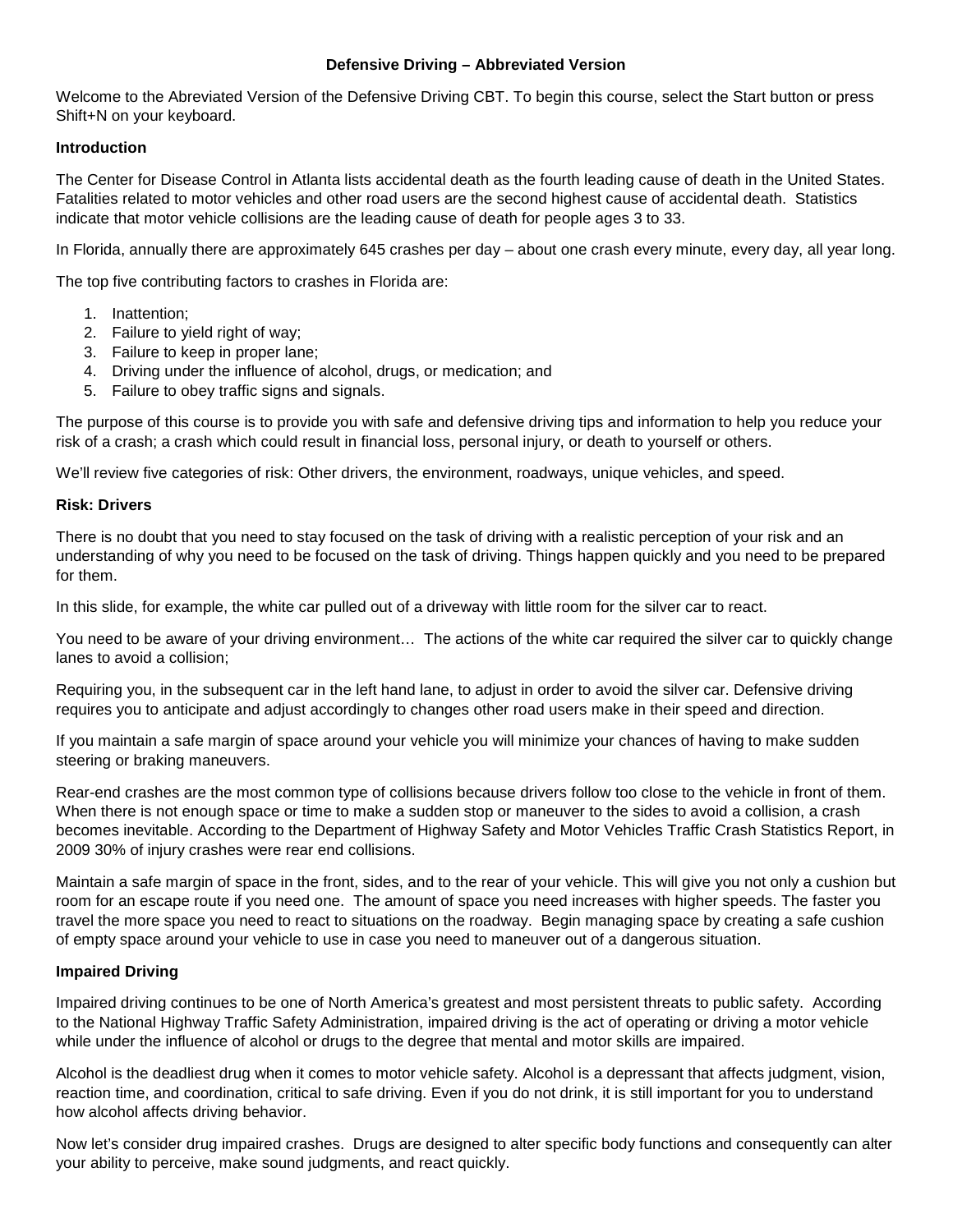Drug side effects vary and may include:

- Drowsiness;
- Blurred vision;
- Sensitivity to bright light;
- Muscle ache;
- Nausea; and
- Slowed reaction time.

All of these side effects alter a driver's performance!

The majority of drug users are under the influence of legal drugs such as medicine for colds, a headache, or muscle or joint pain. It is estimated that less than 5% of the population uses illegal drugs.

Drugs can affect you in the following ways:

- Delayed reaction time;
- Reduction in your mental or physical abilities; and
- Intense or unexpected reactions.

# **Aggressive Driving**

While we may think of aggressive driving as "the operation of a motor vehicle in a manner that endangers or is likely to endanger persons or property" – Florida law defines aggressive, careless driving as two or more of these acts committed simultaneously or in succession:

- Exceeding the posted speed;
- Unsafely or improperly changing lanes;
- Following another vehicle too closely;
- Failing to yield the right-of-way;
- Improperly passing; and

Violating traffic control or signal devices

## **Risk: Environment**

Take a good look at this driving scene. There are at least eight things in this picture that are clues to possible risk ahead. These messages tell you to take appropriate caution as you enter the intersection. Select the items that are warning you of potential risk by clicking on them with your mouse.

A railroad crossing sign ahead indicates a "possible" risk of a train. The railroad lights are starting to flash, but the gate is still up – a train will soon enter the busy intersection. The crossing guard represents a possible risk that young, unpredictable child pedestrians are near by. The Pedestrian crossing sign indicates that children or adult pedestrians may be present in the intersection ahead. The brake lights on the two vehicles ahead are an indication that traffic is slowing and will soon stop.

If signals and bells are flashing and ringing, do not enter the intersection. Never try to beat the train. Never position your vehicle so that it is straddling the railroad crossing or between the gates if you are forced to stop while you are stuck in a traffic jam. Search ahead for brake lights and slowing traffic near a railroad crossing. Never STOP on or near the tracks.

Drivers who are not paying attention to the driving environment can easily run off the road and/or cause collisions. Distractions include electronic communication devices, eating, pets, children, and reading.

In Florida, on Fridays, during the 5:00 p.m. hour, the highest numbers of all types of crashes occur. In 2010, 2,960 crashes happened during the Friday 5:00 p.m. hour. On Sunday, during the 8:00 p.m. hour, the highest number of fatal crashes occurred. There were 29 in 2010.

Nationally, over six million crashes occur every year due to driving too fast in bad weather, low traction, and poor visibility conditions.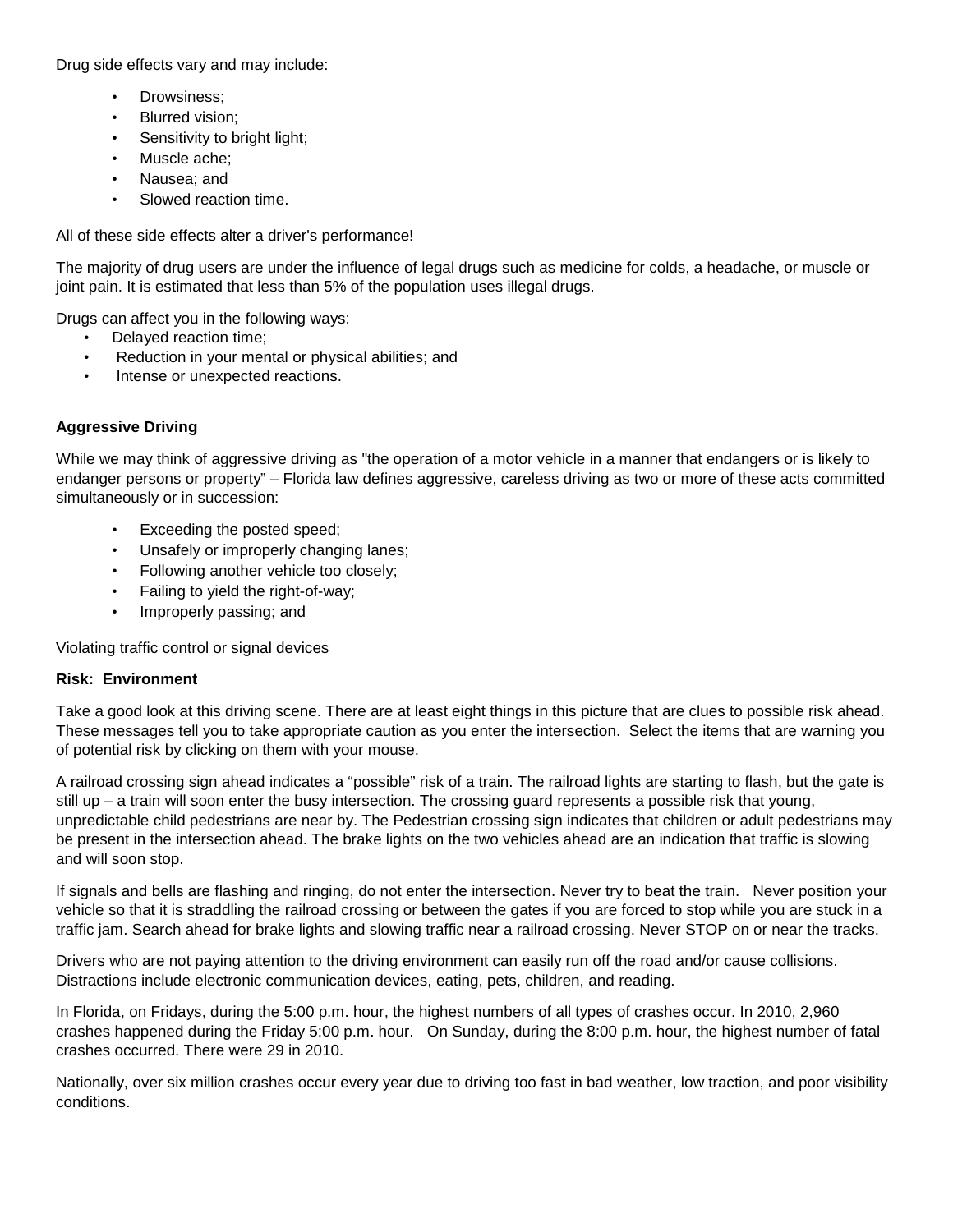### **Risk: Roadways**

As experienced drivers, we should be aware that roadways are classified by their function. Expressways and divided highways are classified as high speed roads and consequently pose a greater risk of potential high-impact crashes.

Two-lane rural roadways may have slower speeds but vehicles are traveling close together in the opposite direction and provide an increased risk of a head-on collision.

Sometimes the roads are slick or wet, and present a low-traction surface making it hard to control the speed and direction your vehicle is traveling. The surface area of each tire that touches the roadway is the only area that provides the traction necessary to maneuver the vehicle. In fact, for each tire, the traction being provided is very small – only about the size of a palm print.

When you encounter wet roads, loose gravel, or slippery surfaces, think about how much more dangerous those lowtraction situations can be – it only takes a thin film of water to cause hydroplaning. That small surface area of each tire responsible for gripping the surface can quickly be compromised.

## **Risk: Unique Vehicles**

As we drive, we are surrounded on the road by many types of vehicles that have unique handling and operating characteristics.

Here in Florida we have a large number of motorcycles whose riders can be on the road 365 days a year. They are small, fast, and sometimes difficult to see.

Similarly, bicyclists are frequently part of the roadway mix. Remember that effective in 2010 the state of Florida mandated that a vehicle "must pass the bicycle or other nonmotorized vehicle at a safe distance of not less than 3 feet between the vehicle and the bicycle or other nonmotorized vehicle".

Delivery trucks, vans, and semi-trucks can block your line-of-sight.

There are other vehicles such as street sweepers, school buses, and service vehicles that can present visibility, spatial, and speed issues while driving. Be alert and prepared to react as needed to avoid a crash.

## **Risk: Speed**

Speed influences crashes in four basic ways:

- 1. It increases the distance a vehicle travels from when a driver detects an emergency until the driver reacts.
- 2. It increases the distance needed to stop a vehicle once an emergency is perceived.
- 3. Crash severity increases by the square of the speed. For example, when speed increases from 40 to 60 mph, speed goes up 50 percent while the energy released in a crash more than doubles.
- 4. Higher crash speeds reduce the ability of vehicles, restraint systems, and roadway hardware such as guardrails, barriers, and impact attenuators to protect occupants.

Driving at high speeds is dangerous, even when you are traveling the speed limit. High speed increases the risk of collision because:

- Vision is reduced;
- Traction and maneuverability are reduced;
- Inertia is increased and it takes the brakes longer to stop the vehicle;
- Force of impact is greater; and
- May cause other road users to misjudge the time they may have to react.

As a driver, it's important to understand that increased speed increases your stopping distance. Stopping distances involve three factors: Perception distance, Reaction distance, and Braking distance.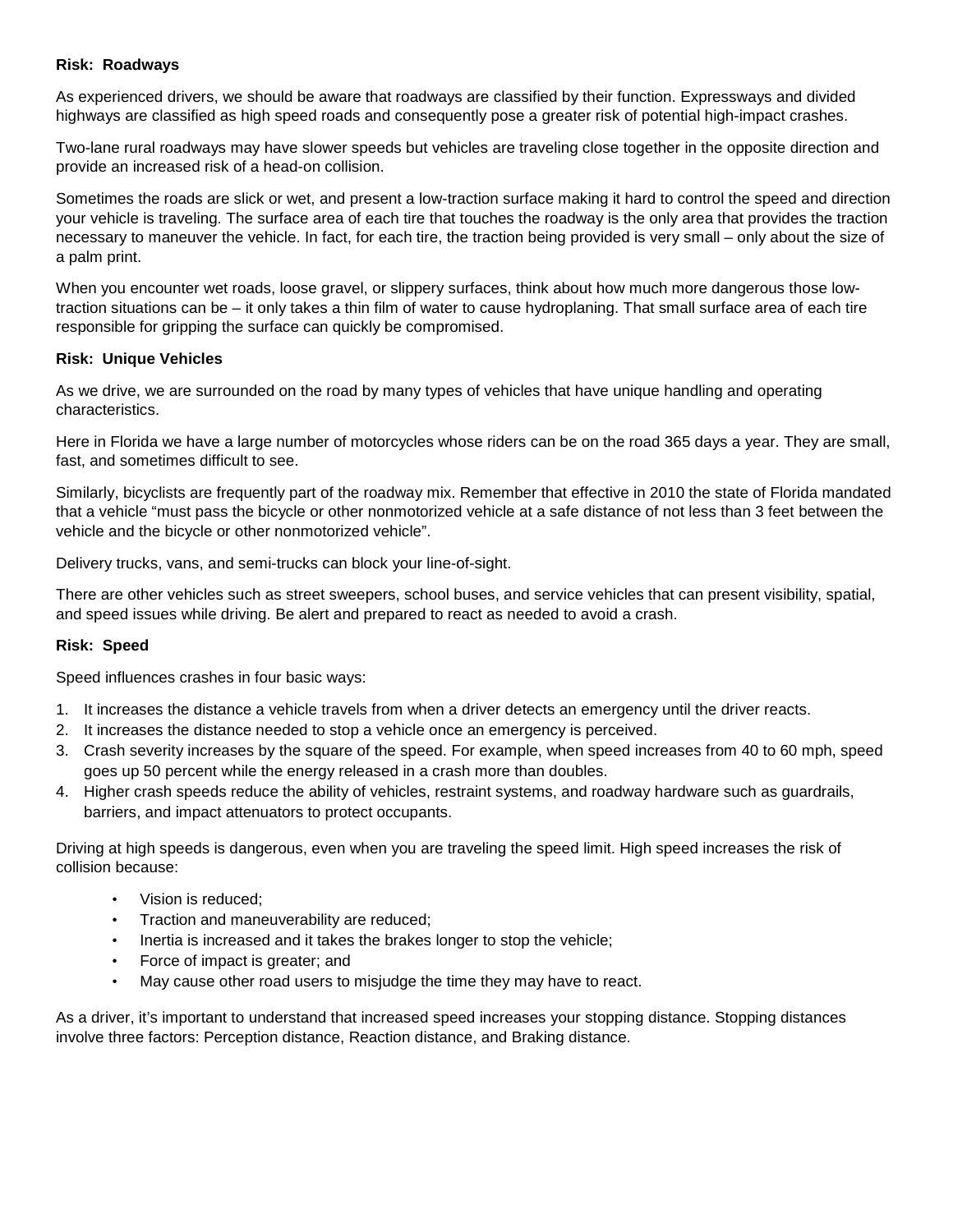Here is a checklist to help you manage risk:

- Conduct a thorough visual search. Try to search 30 seconds ahead of your path of travel for objects or conditions that could become a threat.
- Have a plan. Identify an alternate path of travel 15 seconds ahead, and the level of traction available in case of an emergency.
- Never tailgate. Always travel with an adequate cushion of space ahead of your vehicle.
- Position your vehicle with space to the sides and the front with an escape route, should you need it.
- Obey all traffic controls.
- Obey all right of way rules.

Drive defensively. Try to predict the possible actions of other highway users.

Checklist continued:

- Do not drive where you cannot see. If your vision is blocked, reduce your speed and reposition your vehicle so you can see well ahead, and around your vehicle. Do not forget to look behind.
- See and be seen. Communicate your presence to other road users by always driving with your daytime running lights or low-beam headlights. Remember, if you cannot see them, they probably cannot see you.
- Look where you want your vehicle to go.
- Avoid distractions.
- Avoid sudden steering and braking movements.
- Be a considerate driver.

Keep your vehicle in good mechanical condition.

## **Florida State Laws**

You need to understand laws and rules of the road and combine that knowledge with good judgment. Basic traffic laws are in place for all operators to follow. We will bring to your specific attention a few Florida laws that some drivers may be unaware of or may need reminding.

#### Stop Bar

Slowing down or "rolling through" a STOP bar is unsafe and against the law. Stop at the crossbar before your vehicle enters a crosswalk, they can be marked or unmarked. If there is no marked crosswalk present, stop your vehicle just before your front tires reach the bold stop bar marking on the pavement. If there is no stop bar, stop at the point nearest the intersecting roadway where you have a view of approaching traffic before entering the intersection.

#### Directional Signal

The law requires you to use your directional signal when turning or changing lanes. This applies to bicyclists also, who must use an appropriate hand signal.

#### Right of Way

At an uncontrolled intersection, stop and yield the right of way to any vehicle which has entered the intersection from another roadway. Also yield the right of way when backing out of a driveway or when you exit a parking space in a parking lot.

#### Malfunctioning Traffic Signal

If a traffic signal is not functioning, all vehicles are to treat it as a four-way stop and the driver of the first vehicle to stop shall be the first to proceed. If two or more vehicles reach the intersection at the same time, the driver of the vehicle on the left shall yield the right of way to the vehicle on the right.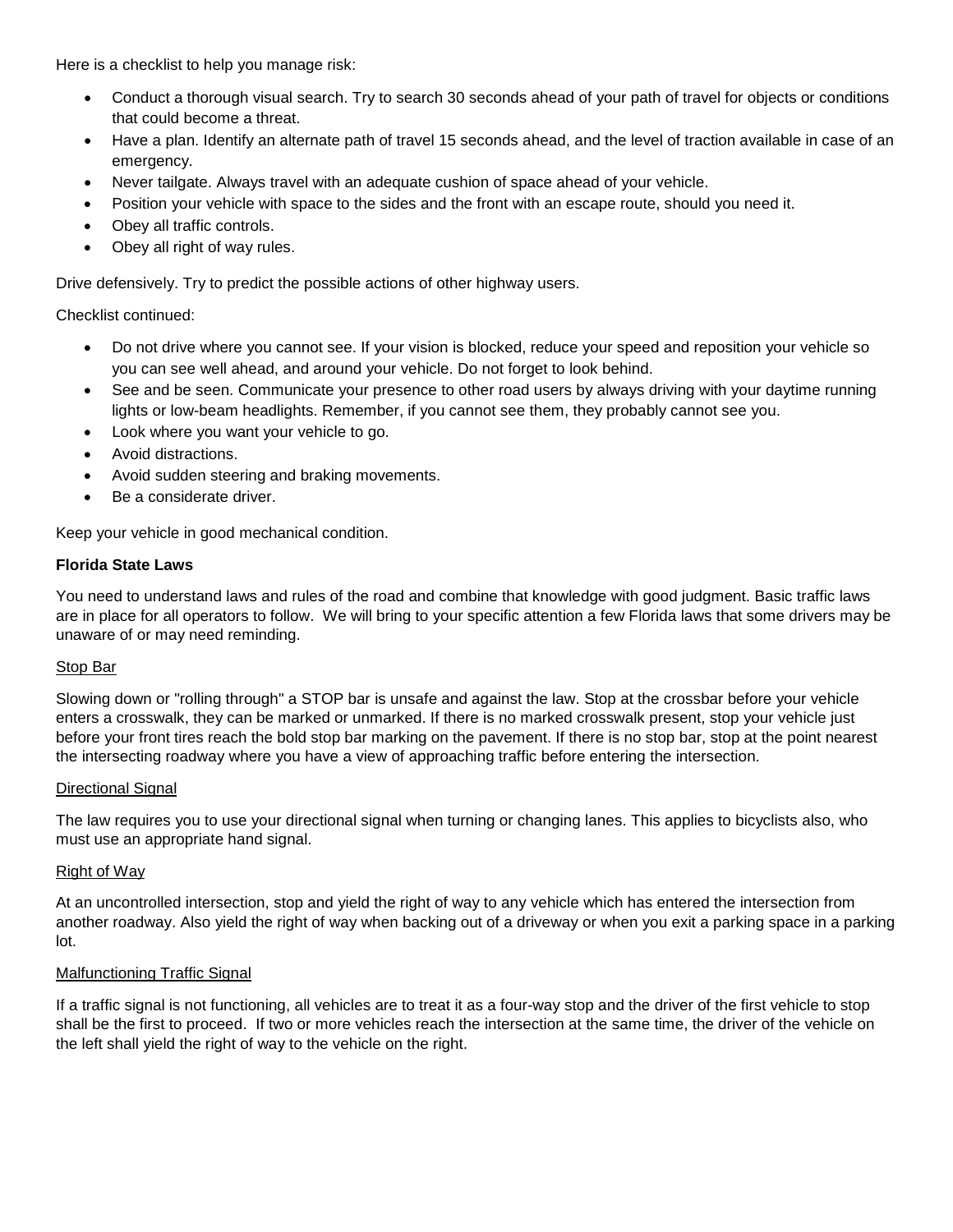## Move Over Law

Violation of Florida's "move over" law will result in three points on your license if you fail to move over for an emergency vehicle. The law requires that you must move over to the other lane when traveling on a roadway which has at least two or more lanes in the same direction or slow to 20 mph below the posted speed if a lane change is not possible or not safe but only when the speed limit is greater than 25 mph. When the speed limit is less than 20 mph, the law states that all motorists must travel at 5 mph. This law applies when any law enforcement, emergency vehicles, and service vehicles is parked on the right of way and making use of any visual signals or emergency flashers.

### Unmarked Speed Zone

The maximum speed limit in a residential area, or unmarked speed zone can vary from municipality to municipality, but generally the speed limit is 25 miles per hour.

The 55 MPH maximum speed limit is still in effect in Florida except where otherwise posted. Speed limits are 70 MPH on **some** rural interstate highways. Speed limits may be different on other multi-lane highways. Drivers should not assume because the area appears to be rural, the limit is 70 MPH. Observe and obey the posted speed signs as there may be changes from area to area along the selected roads and highways.

## Construction Zone

Fines are doubled for speeding in a construction zone (when workers are present) or a school zone. Get caught speeding more than 30 mph over the speed limit in a school or construction zone and the fine can be over \$500.

## Fine for Motorcyclists

There is also a \$1000 fine for motorcyclists riding with one wheel off the ground.

## Safety Belt Law

The Florida safety belt law applies at all times. Safety belt laws apply to all cars, pickup trucks, and vans operated on Florida roads. All passengers in the front seat must wear a safety belt. All passengers under 18 must wear a safety belt. Children 3 and younger must be secured in a federally approved child-restraint seat.

Children 4 through 5 must be secured by either a federally approved child restraint seat or safety belt. The driver is responsible for buckling up the child. The cost for a safety belt violation is \$30 plus costs which can total in excess of \$100. For a driver with a child passenger not properly restrained, the violation is \$60.

#### School Buses

School Buses are on our roadways every day. To ensure our students are safe on the roads, we encourage you to be aware as you drive. Remember: Stop on red, kids ahead!

When transportation is required, School Buses are the safest way for students to get to and from school in the United States. School Buses across America serve more than 25 million students, and with your help, we can ensure that every single student stays safe.

"Hi! I'm Sylvia, a licensed and trained School Bus operator. Annually, there are an average of 15 fatalities at School Bus stops. Let's take a look at what you should do when approaching a stopped School Bus."

When you're driving, it's important to pay attention to your surroundings. It's always a good idea to stay a safe distance behind any vehicle, especially our School Buses. Flashing yellow lights indicate that a School Bus is preparing to stop. When a bus comes to a stop, the red lights begin flashing and the stop arms are extended. Florida law requires that vehicles behind the bus must come to a complete stop, regardless of which lane you're in. Sometimes there's confusion about the law when you approach a stopped school bus going the opposite direction in an oncoming lane.

The easiest to recognize is a two-lane road. On a two-lane road, all vehicles must come to a stop when the School Bus is stopped. Vehicles travelling in both direction on a multi-lane road or a highway must stop, even if the lanes are separated by a turn lane. The only time traffic approaching an oncoming School Bus does not need to stop, is if there is a raised barrier such as a concrete divider, or at least 5 feet of unpaved space separating the lanes of traffic. When there is a median, motorists still need to exercise caution as the children may not be aware of the traffic around them.

"Hi, I'm Captain Welch with the Florida Highway Patrol. Each year, Florida drivers illegally pass School Buses nearly twomillion times. Each illegal pass-by could result in tragic injury or fatality of a student."